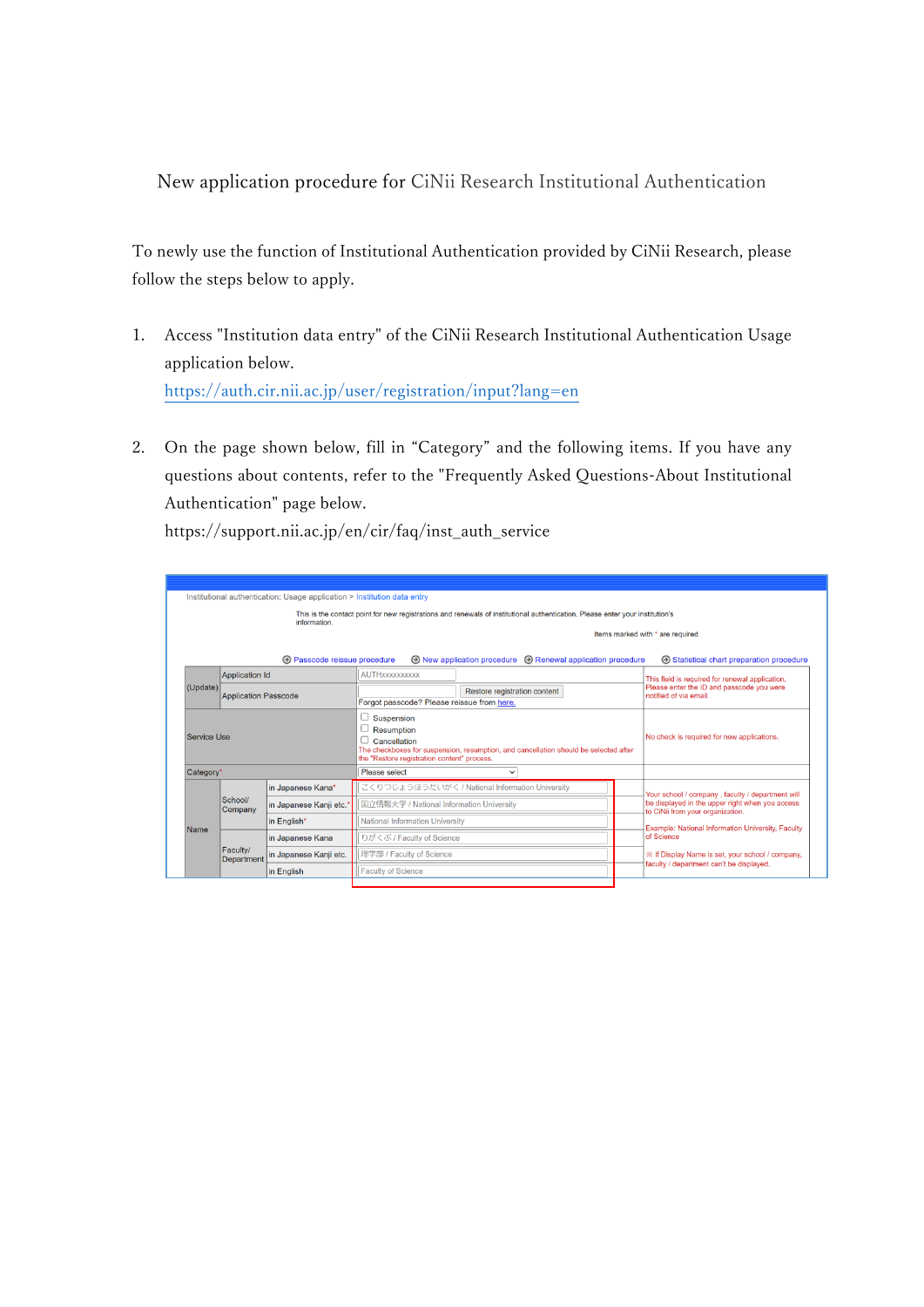3. Be sure to confirm the contents of "Terms of Use for Academic Content Services", displayed at the bottom, and then check to "I agree to the" Terms of Use for Academic Content Services"." And click "Next".

| register an original image for<br>Linklcon, please set the image<br>size to 68px wide and 19px high.<br><b>IN OPAC</b><br><b>当 Link</b>                                                                                                                                                                                                                  | OpenURL1 https://example.com/openurl1<br>$1.0 \vee$ Linklcon Clear<br>OpenURL2 https://example.com/openurl2<br>$1.0 \vee$ Linklcon Clear<br>OPAC1 https://example.com/opac1?issn=[ISSN]&isbn=[ISBN]&ncid=[NCID]<br><b>Linklcon Clear</b><br>OPAC2 https://example.com/opac2?issn=[ISSN]&isbn=[ISBN]&ncid=[NCID]<br><b>Linklcon Clear</b><br>Add |  |  |  |  |
|----------------------------------------------------------------------------------------------------------------------------------------------------------------------------------------------------------------------------------------------------------------------------------------------------------------------------------------------------------|-------------------------------------------------------------------------------------------------------------------------------------------------------------------------------------------------------------------------------------------------------------------------------------------------------------------------------------------------|--|--|--|--|
| Shibboleth authentication settings<br>The "jao" is required in the<br>configuration.<br>The "*Link Setup Destination" link<br>will appear during Shibboleth<br>authentication.                                                                                                                                                                           | OpenURL, OPAC Group Name<br><標準表示><br><b>XXLink settings</b><br>jaou<br>jao<br>ou<br>o<br>jao<br>jaou<br>ou<br>$\circ$<br>iao<br>jaou<br>o<br>ou<br>jaou<br>jao<br>$\circ$<br>ou<br>Add                                                                                                                                                         |  |  |  |  |
| <b>Note</b>                                                                                                                                                                                                                                                                                                                                              | Please enter any reasons for cancellation or<br>renewal.                                                                                                                                                                                                                                                                                        |  |  |  |  |
| Please be sure to read the "Terms of Use for Academic Content Service" before applying to use this service.<br>Lagree to the "Terms of Use for Academic Content Services".<br>Return to CiNii Research<br><b>Write File</b><br><b>Read File</b><br><b>Back</b><br><b>Reset</b><br><b>Next</b><br>If you have any questions, please contact us from here. |                                                                                                                                                                                                                                                                                                                                                 |  |  |  |  |
|                                                                                                                                                                                                                                                                                                                                                          | <b>National Institute of Informa</b>                                                                                                                                                                                                                                                                                                            |  |  |  |  |

The functions of each button at the bottom of the page are as follows

**•** Return to CiNii Research

Moves to the top page of CiNii Research.

Write File

Save the registration contents of Institutional Authentication in tab-separated text (TSV) format on your PC. We recommend that you click the "Write File" button to save the Institutional Authentication registration contents in case of transfer problems.

Read File

Read the file in the format output by "Write File" and display the registered contents.

Back

Return to the previous page.

**•** Reset

Delete all registered contents.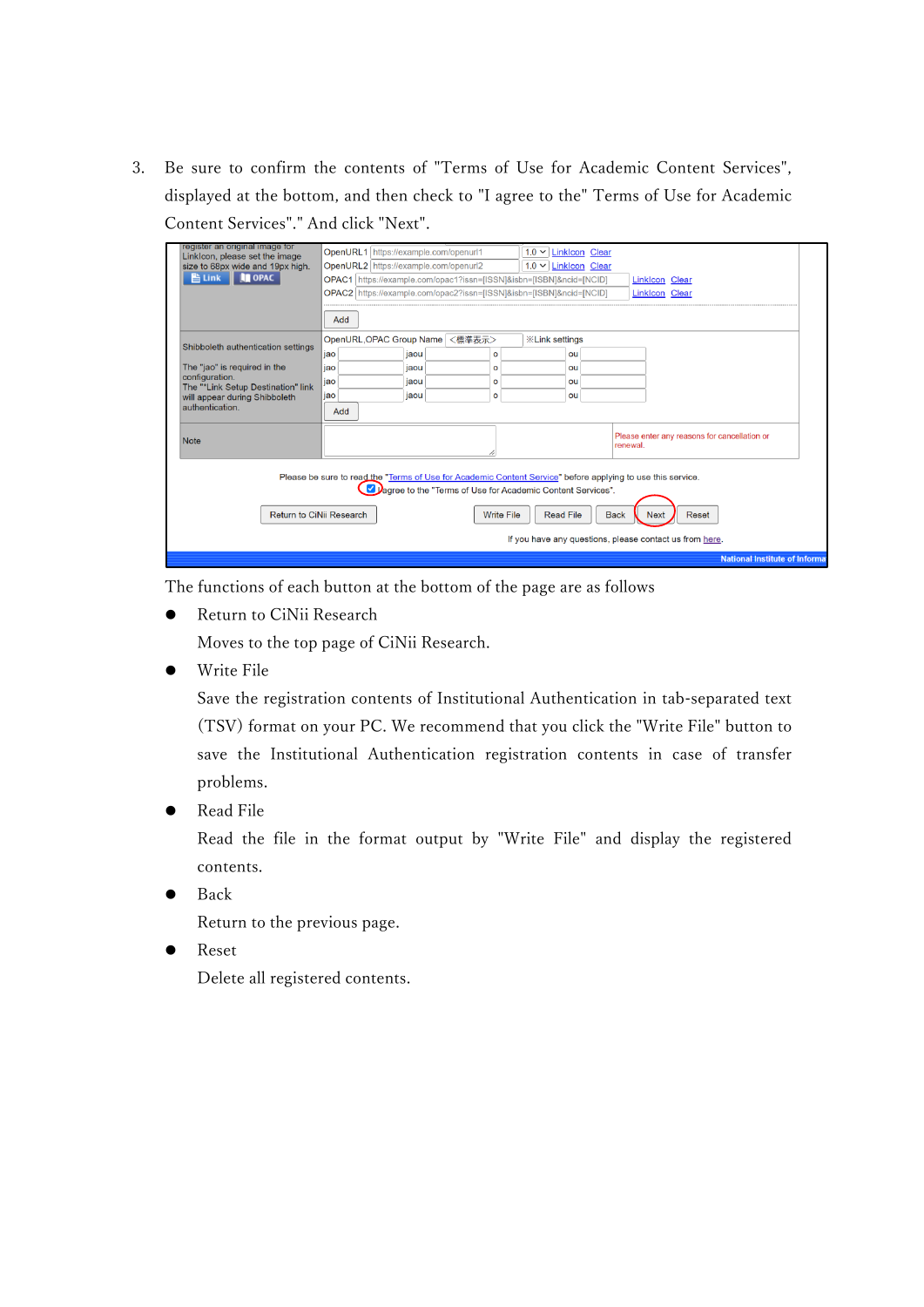- 4. On the confirmation page, click "OK".
- 5. Confirm that your application is correct on the page below.

| Institutional authentication: Usage application > Institution data confirmation                                                                                                                                                 |                    |                             |                                    |                                        |  |  |
|---------------------------------------------------------------------------------------------------------------------------------------------------------------------------------------------------------------------------------|--------------------|-----------------------------|------------------------------------|----------------------------------------|--|--|
| A confirmation email will be sent to your email address that you entered.<br>Please confirm your application details, and access the URL that is in the email to complete your application.<br>Items marked with * are required |                    |                             |                                    |                                        |  |  |
|                                                                                                                                                                                                                                 | (Update)           | <b>Application ID</b>       |                                    |                                        |  |  |
|                                                                                                                                                                                                                                 |                    | <b>Application Passcode</b> |                                    |                                        |  |  |
|                                                                                                                                                                                                                                 | <b>Service Use</b> |                             |                                    |                                        |  |  |
|                                                                                                                                                                                                                                 | Category*          |                             |                                    | Japan: Inter-univ. research institute. |  |  |
|                                                                                                                                                                                                                                 |                    |                             | lin<br><b>Japanese</b><br>Kana*    | てすと                                    |  |  |
|                                                                                                                                                                                                                                 |                    | School/<br>Company          | l in<br>Japanese<br>Kanji<br>etc.* | 国立情報学研究所                               |  |  |
|                                                                                                                                                                                                                                 | Name               |                             | lin<br>English*                    | <b>NII</b>                             |  |  |
|                                                                                                                                                                                                                                 |                    | Faculty/<br>Department      | lin<br>Japanese<br>Kana            |                                        |  |  |
|                                                                                                                                                                                                                                 |                    |                             | l in<br>Japanese<br>Kanji etc.     |                                        |  |  |
|                                                                                                                                                                                                                                 |                    |                             | in English                         |                                        |  |  |

6. If your application is correct, click the "Request an application" button at the bottom. If there is a mistake, click the "Back" button and correct the mistake.

| IP addresses* / OpenURL, OPAC<br>group names | .OpenURL, OPAC Group Name<br><標準表示><br>•IP addresses<br>$203.165.211.5 \approx 203.165.211.5$<br>•OpenURL1, 2<br>$\bullet$ OPAC1, 2 |  |
|----------------------------------------------|-------------------------------------------------------------------------------------------------------------------------------------|--|
| Shibboleth authentication setting            | .OpenURL, OPAC Group Name<br><標準表示>                                                                                                 |  |
| Note                                         |                                                                                                                                     |  |
| Return to CiNii Research                     | Request an application<br><b>Back</b><br><b>National</b>                                                                            |  |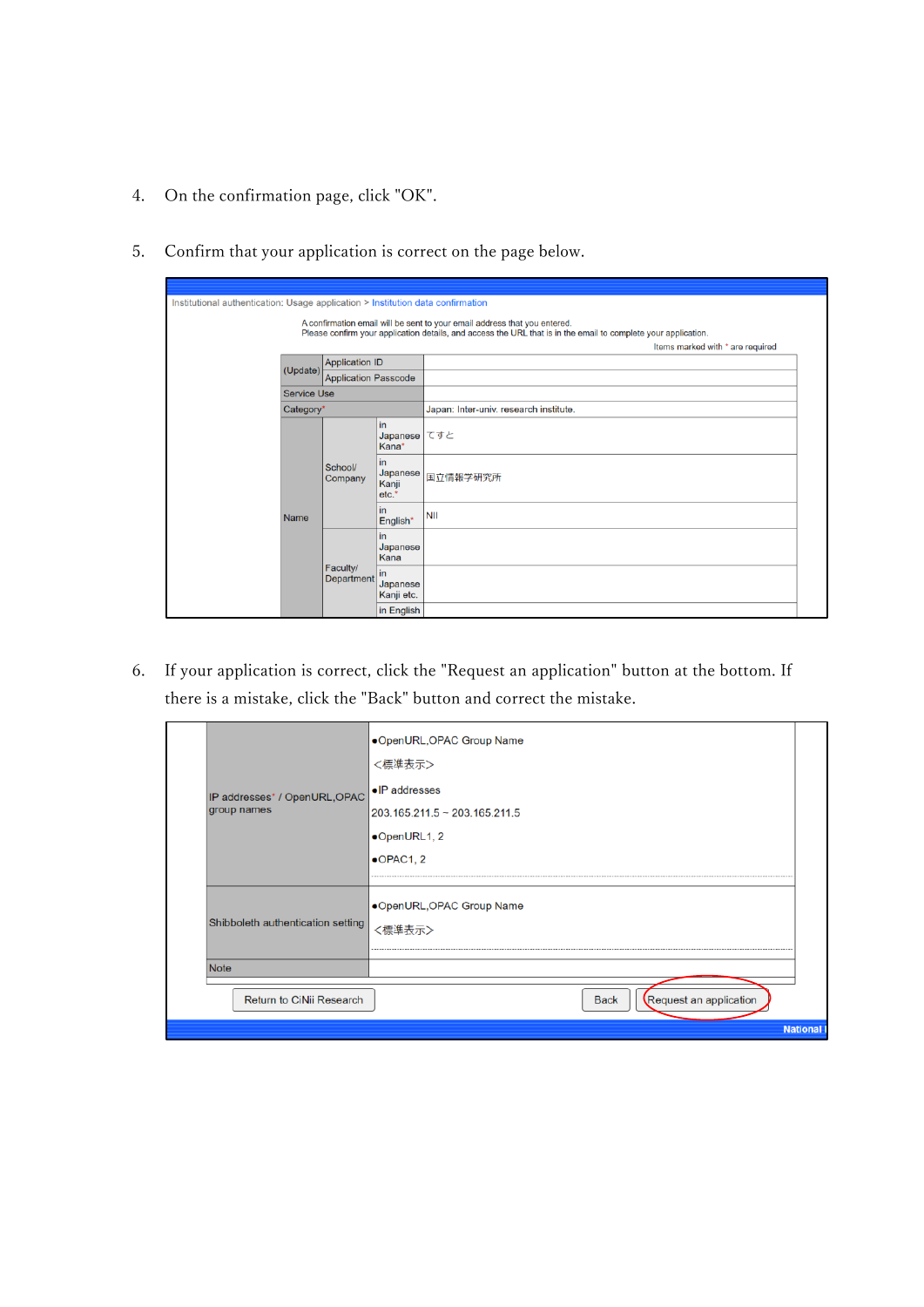7. The page as shown below is displayed, and an email with the subject "Information on applying for "registration/renewal" of CiNii Institutional Authentication" is sent to the registered email address. Click the URL listed under "Please click the following URL to complete your "registration/renewal" application" in the email.



8. The page as shown below is displayed, and an email with the subject "Notice of completion of application for "registration/renewal" of CiNii Institutional Authentication" is sent.

| Institutional authentication: Usage application > Application acceptance completed                                                      |  |  |  |
|-----------------------------------------------------------------------------------------------------------------------------------------|--|--|--|
|                                                                                                                                         |  |  |  |
|                                                                                                                                         |  |  |  |
| Applications for new or renewed institutional authentication have been accepted.                                                        |  |  |  |
| Please wait for a while as we will confirm the contents of your application and contact you by email with the results of the<br>review. |  |  |  |
|                                                                                                                                         |  |  |  |
|                                                                                                                                         |  |  |  |
| Return to CiNii Research                                                                                                                |  |  |  |
|                                                                                                                                         |  |  |  |
|                                                                                                                                         |  |  |  |

- 9. When the review of the new application is completed, the subject "Notice of completion of application review for "registration/renewal" of CiNii Institutional Authentication" email is sent to the registered email address. The email contains "Application Id", "Application Passcode" and your application. With this email, your application is reflected in Institutional Authentication system of CiNii Research. However, please note that it may take some time for the following items to be reflected in Institutional Authentication system.
	- Google Analytics tracking cod
	- IP addresses / OpenURL,OPAC group name
	- Shibboleth authentication settings